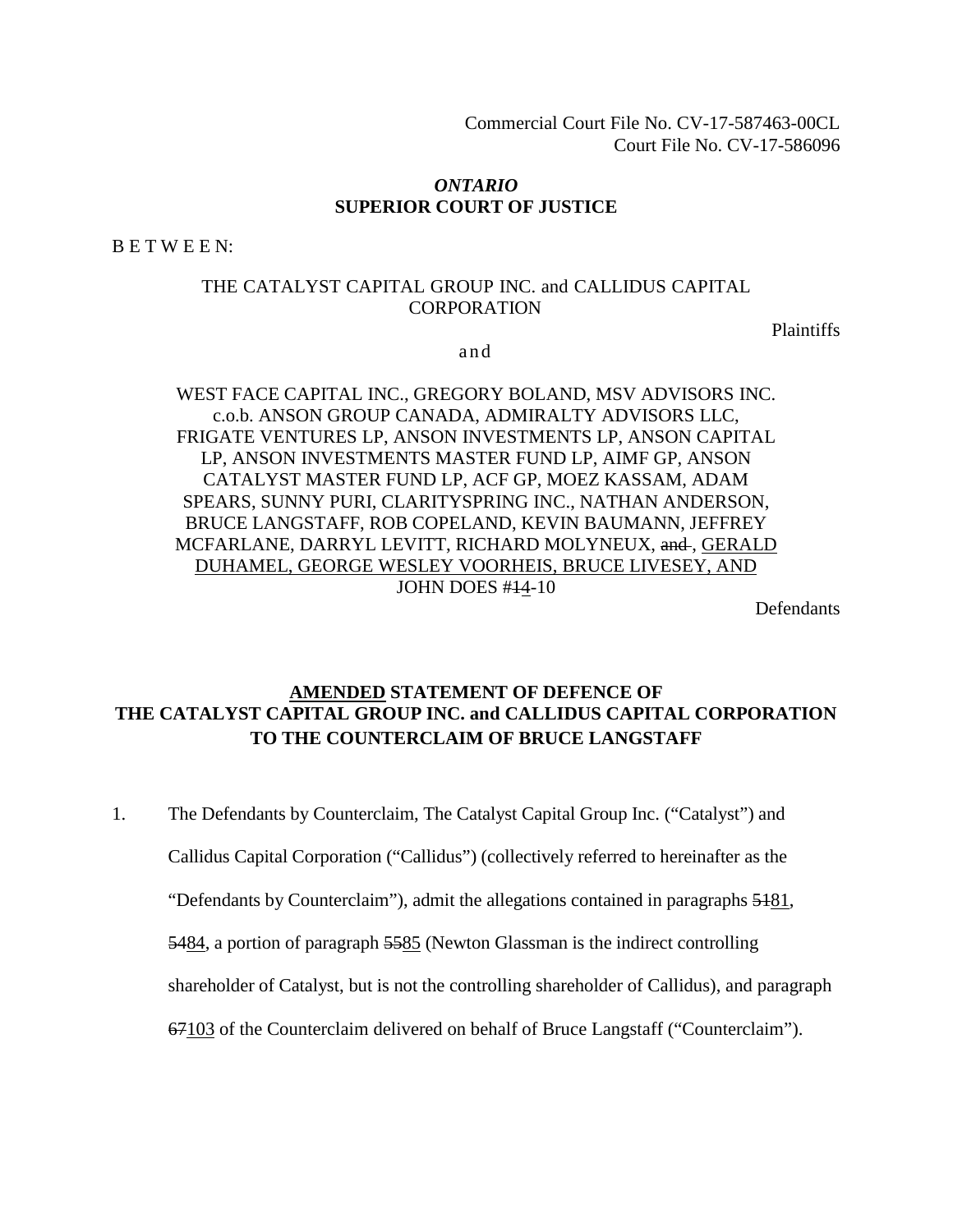- 2. Subject to paragraph 10 below, the Defendants by Counterclaim have no knowledge of the allegations contained in paragraphs 5282, 5789, 5890, 5993, 6094, 6195, 6296, 6397, 64100, 65101, 66102, 68104 and 69105 of the Counterclaim.
- 3. Except as expressly admitted below, the Defendants by Counterclaim deny the balance of the allegations contained in the Counterclaim, and put Bruce Langstaff ("Langstaff") to the strict proof thereof.
- 4. The Defendants by Counterclaim repeat the material facts pleaded in the Statement of Claim delivered in this Action and rely upon said facts in defence of the Counterclaim.
- 5. Commencing on August 9, 2017, Callidus was the subject of an unlawful short selling attack which was coordinated with the publication of a defamatory article about Callidus and Catalyst in the Wall Street Journal on the same date, as pleaded in this Action and in Action No. 17-CV-586094 (18-CV-593156-00CL).
- 6. Subsequently, the Defendants by Counterclaim became concerned that Langstaff was involved in the short selling attack and other inappropriate conduct related thereto. Ultimately, the Defendants by Counterclaim decided to commence legal proceedings against Langstaff and others because of his and their role in the short selling attack and the other wrongful actions pleaded in this Action. The resulting Statement of Claim was issued in the Ontario Superior Court of Justice on November 7, 2017.
- 7. At the time of the events referred to in paragraph 5, Catalyst and Callidus had arm's length professional relationships with the Third Party herein, Canaccord Genuity Corp. ("Canaccord"), in which Canaccord had and was continuing to provide brokerage,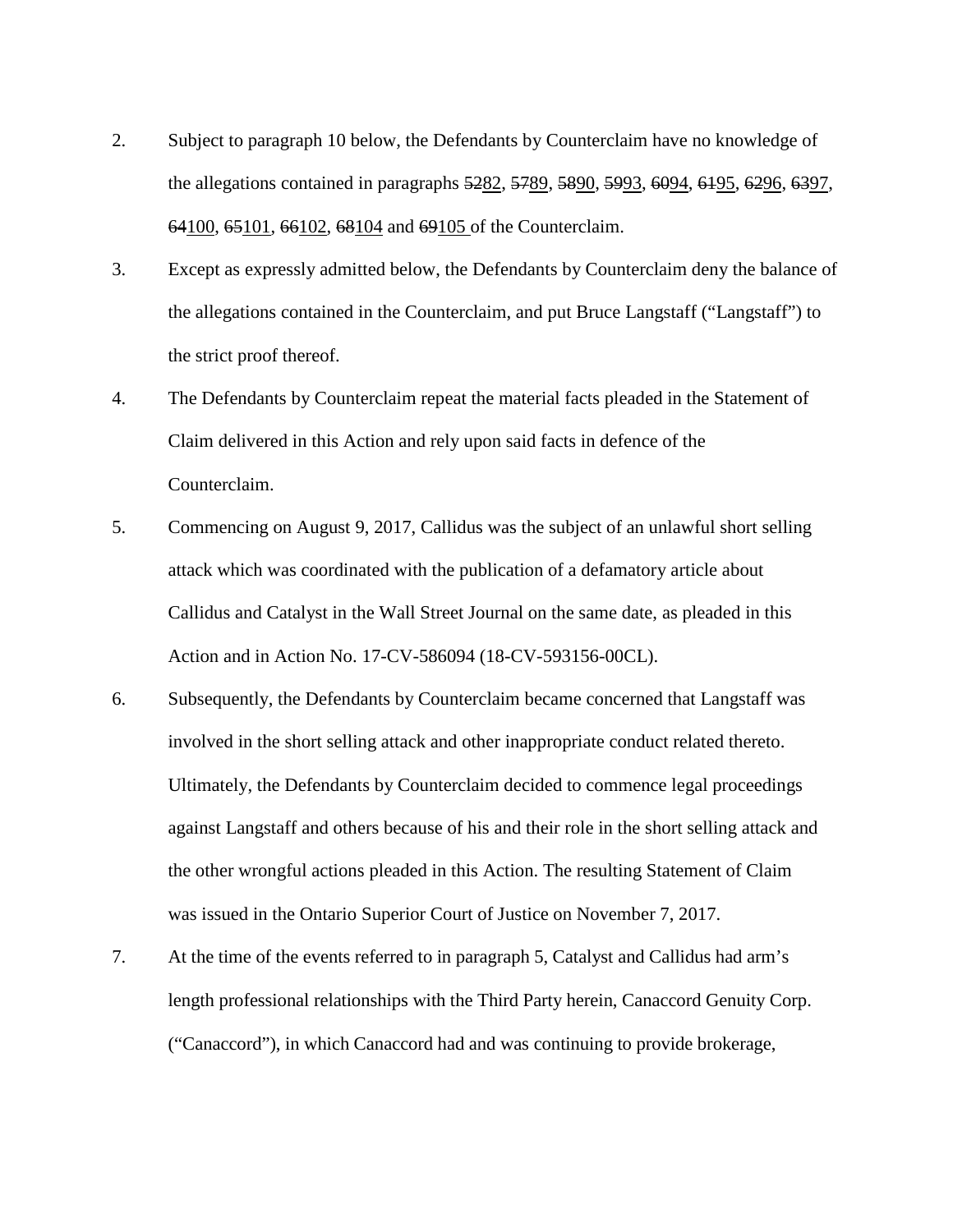investment banking, and related services to the Defendants by Counterclaim, as part of Canaccord's normal business.

- 8. The Defendants by Counterclaim concluded that it was appropriate to advise Canaccord of bona fide concerns which they held regarding Langstaff, so that Canaccord could make such inquiries and take such steps as Canaccord deemed appropriate. In so doing, the Defendants by Counterclaim did not make any inducements, apply any pressure or threaten Canaccord in any way. The Defendants by Counterclaim expressly deny that they acted with malice or intent to injure, contrary to what Langstaff alleges. The Defendants by Counterclaim further plead that the concerns expressed to Canaccord were not actionable, and that to the extent the Counterclaim is based upon any allegation of defamation, such communications were and are subject to qualified privilege.
- 9. The Defendants by Counterclaim further state that they were not involved in, exerted no pressure over, made no threats about, and had no awareness of the subsequent decisions made and actions taken by Canaccord in relation to Langstaff's employment.
- 10. With respect to paragraphs 5890, 6094, 6195, 6296 and 69105 of the Counterclaim, the Defendants by Counterclaim have no knowledge of the dates, participants or statements made in any alleged meetings or conversations which supposedly took place among the individuals named in said paragraphs, but specifically deny, if any such communications took place, that any of the statements attributed to officers and employees of the Defendants by Counterclaim in said paragraphs were made by them to Canaccord.
- 11. The Defendants by Counterclaim further state that although they had no knowledge of or involvement in the above matters, the following material facts are evident from the contents of paragraphs 20-26 of the Third Party Statement of Defence delivered by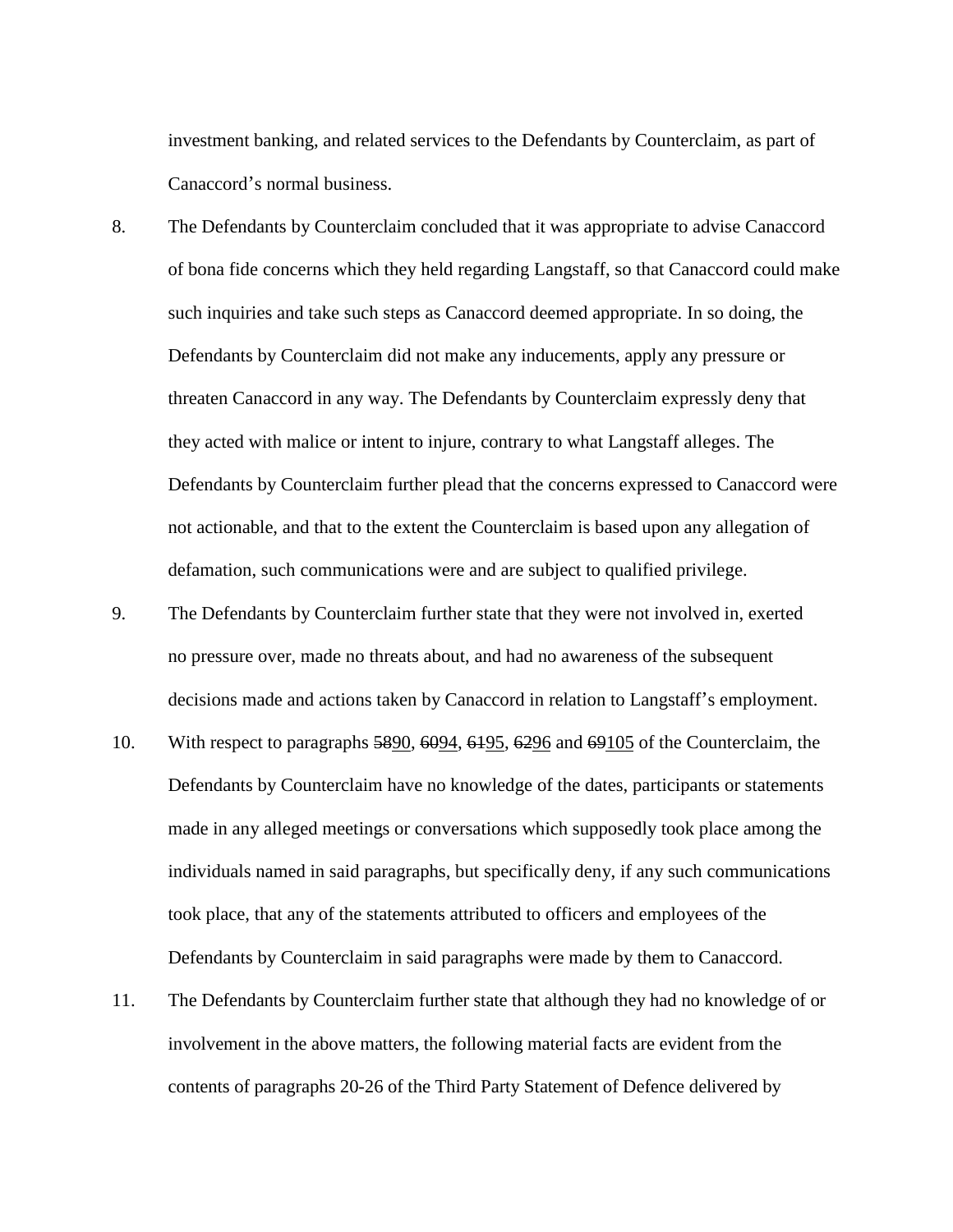Canaccord in response to Langstaff's allegations against Canaccord, and the Defendants by Counterclaim rely upon such material facts in defence of the Counterclaim:

- (a)  $(1)$  Canaccord made its own inquiries and conducted an independent review of Langstaff's conduct;
- (b)  $(2)$  Canaccord concluded that Langstaff had not been guilty of any improper conduct in relation to the matters of concern expressed by the Defendants by Counterclaim;
- (c) (3) Canaccord did not terminate Langstaff because of any inducements, pressure or threats made by the Defendants by Counterclaim (no such inducements, pressure or threats occurred), but rather elected to terminate Langstaff for lawful and bona fide reasons, because of Canaccord's own conclusions and concerns about Langstaff and as part of a restructuring which Canaccord decided to implement;
- (d) (4) Canaccord advised Langstaff that he was being terminated *without cause*;
- (e) (5) Consequently, Canaccord paid Langstaff his statutory entitlements under the Employment Standards Act and offered to pay Langstaff reasonable compensation in lieu of common law notice, and,
- $(f)$  (6) Langstaff refused to entertain Canaccord's offer of payment of reasonable compensation in lieu of notice.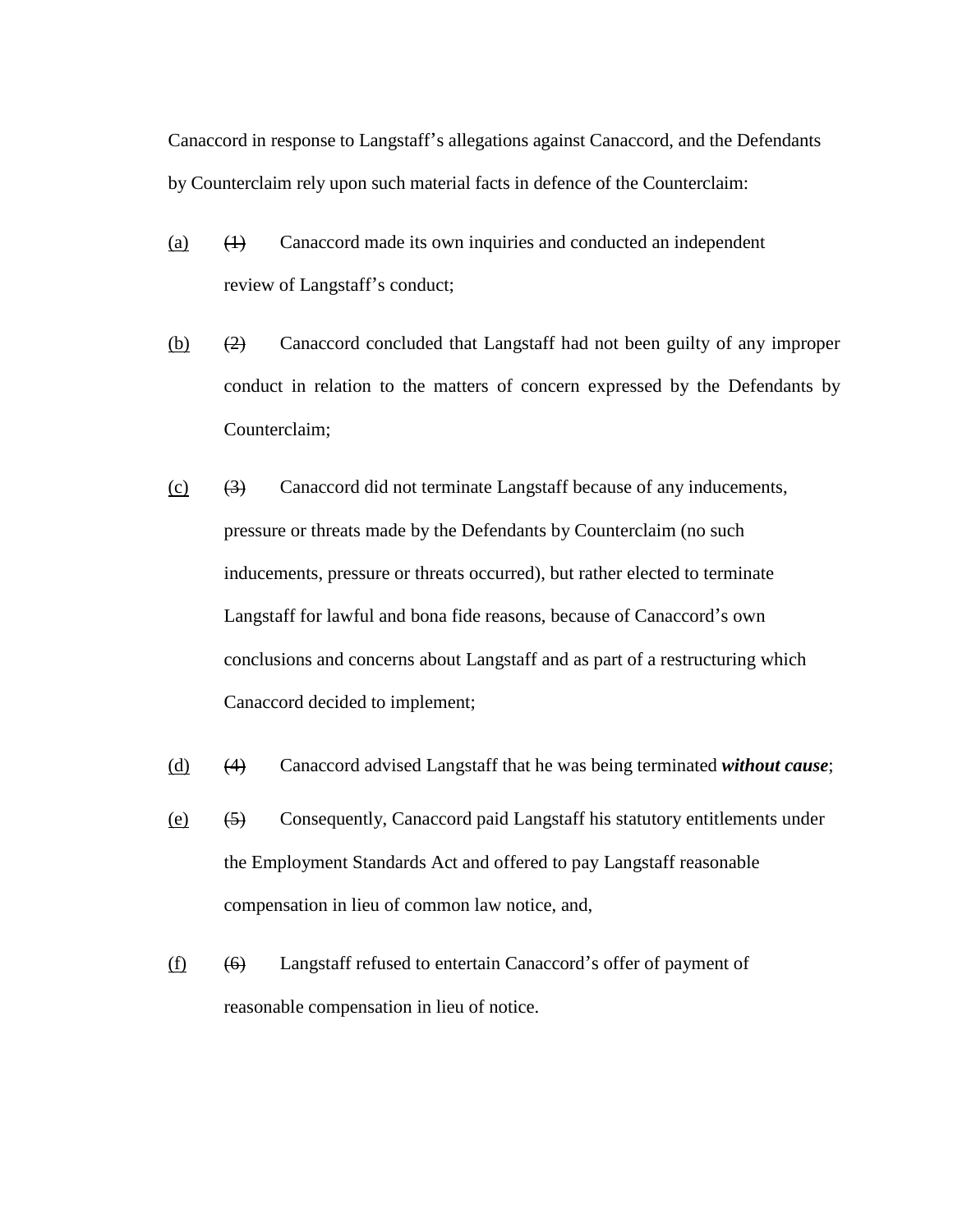- 12. The Defendants by Counterclaim plead that by refusing to accept reasonable compensation in lieu of notice, Langstaff has failed to mitigate any damages allegedly resulting from his termination, and further that Langstaff has failed to seek alternate employment following his termination.
- 13. The Defendants by Counterclaim further state that Langstaff's termination was not caused in any way by their actions and that any claim Langstaff may have for wrongful dismissal (the validity of which is expressly denied) is an independent action which lies, if at all, against Canaccord.
- 14. The Defendants by Counterclaim further deny that Langstaff has suffered any damages whatsoever.
- 15. The Defendants by Counterclaim therefore request that this Counterclaim be dismissed with costs.

September 19, 2018 November 29, 2019

### **GOWLING WLG (CANADA) LLP**

Barristers & Solicitors 1 First Canadian Place 100 King Street West, Suite 1600 Toronto ON M5X 1G5

**John E. Callaghan (#29106K)** 

john.callaghan@gowlingwlg.com

**Benjamin Na (#409580)** 

benjamin.na@gowlingwlg.com

**Matthew Karabus (#61892D)**  matthew.karabus@gowlingwlg.com

**MOORE BARRISTERS**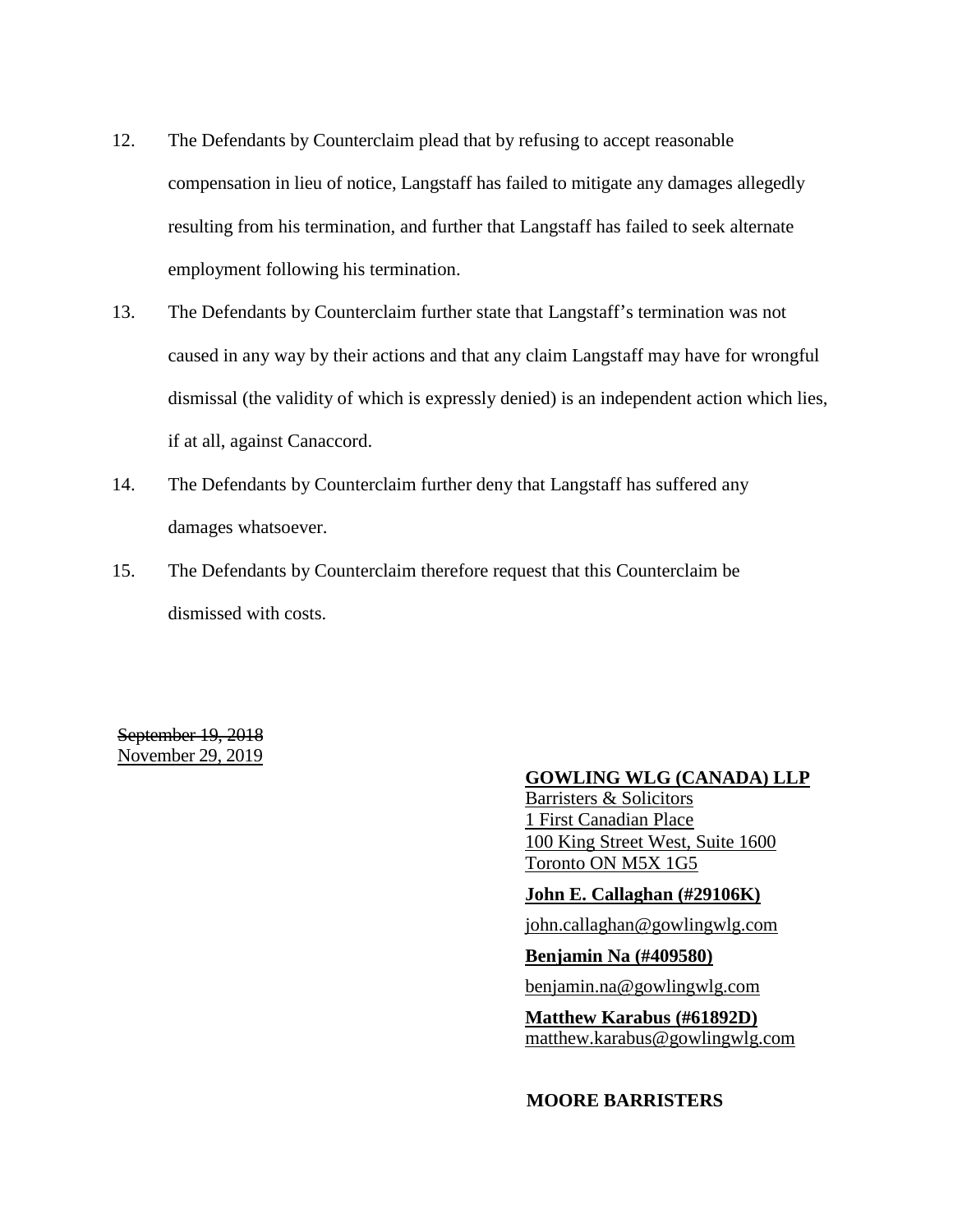393 University Avenue, Suite 1600 Toronto, ON M5G 1E6

David C. Moore - LSUC # 16996 Tel.: (416) 581-1818 Ext. 222 Email: david@moorebarristers.ca

Kenneth G.G. Jones – LSUC # 29918I Tel.: (416) 581-1818 Ext. 224 Email: kenjones@moorebarristers.ca

Fax: (416) 581-1279

**Lawyers for the Plaintiffs Defendants to the Counterclaim The Catalyst Capital Group Inc. and Callidus Capital Corporation** 

# **TO SERVICE LIST**